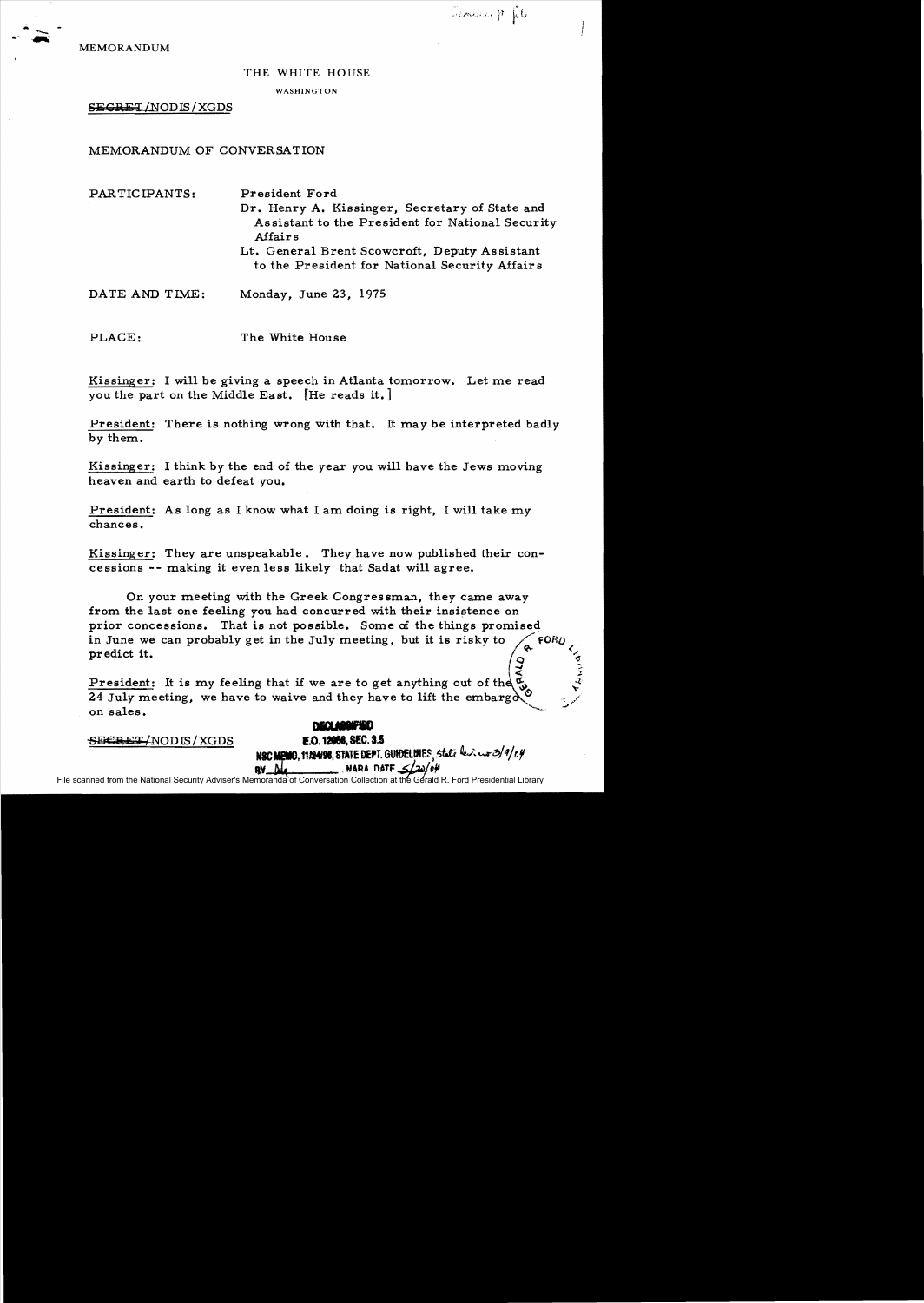## -S<del>ib Creative</del> And Distribution of the Sibbon Creative Association of the Sibbon Creative Association of the Sibbon Creative Association of the Sibbon Creative Association of the Sibbon Creative Association of the Sibbon

Kissinger: You could hold the waiver until after 24 July if the embargo were lifted earlier.

President: From the Turkish point of view, that is right. But from the Congressional point of view, it should coincide with their action. How about this procedure? They agree to the idea; I would write a letter to Mansfield and Albert saying that if Congress acts on sales and credits. I will use the waiver authority. If they don't go along. we really are in trouble.

Kissinger: We would have to fight, and I don't know if we would win it.

President: I don't either.

Kissinger: I will have an Israeli-Egyptian option paper. Whichever way you go, you may want a record that they have rejected your request for reconsideration. They have written us off. I never imagined they could ignore a Presidential phone call -- they never even acknowledged it. Now they are putting out their offer of a corrider [to Abu Rudeis] designed to show they have been forthcoming.

President: When does Eilts see Sadat?

Kissinger: Later today. I would be astounded if Sadat accepted, because this will look like pressure on him. It might seriously affect Sadat's perception of our ability -- when Israel is totally dependent on us. Maybe give Dinitz a letter on Thursday. Then brief selected Congressmen on all aspects of the negotiations.

President: I think we would have to show them the maps and everything.

Kissinger: I disagree with Eilts about the road. To have an Israeli road within sight and rifle range of the Egyptian road, with the Egyptian road demilitarized and the Israel road not, and with the Egyptian road....



 $SE$ GRET/NODIS/XGDS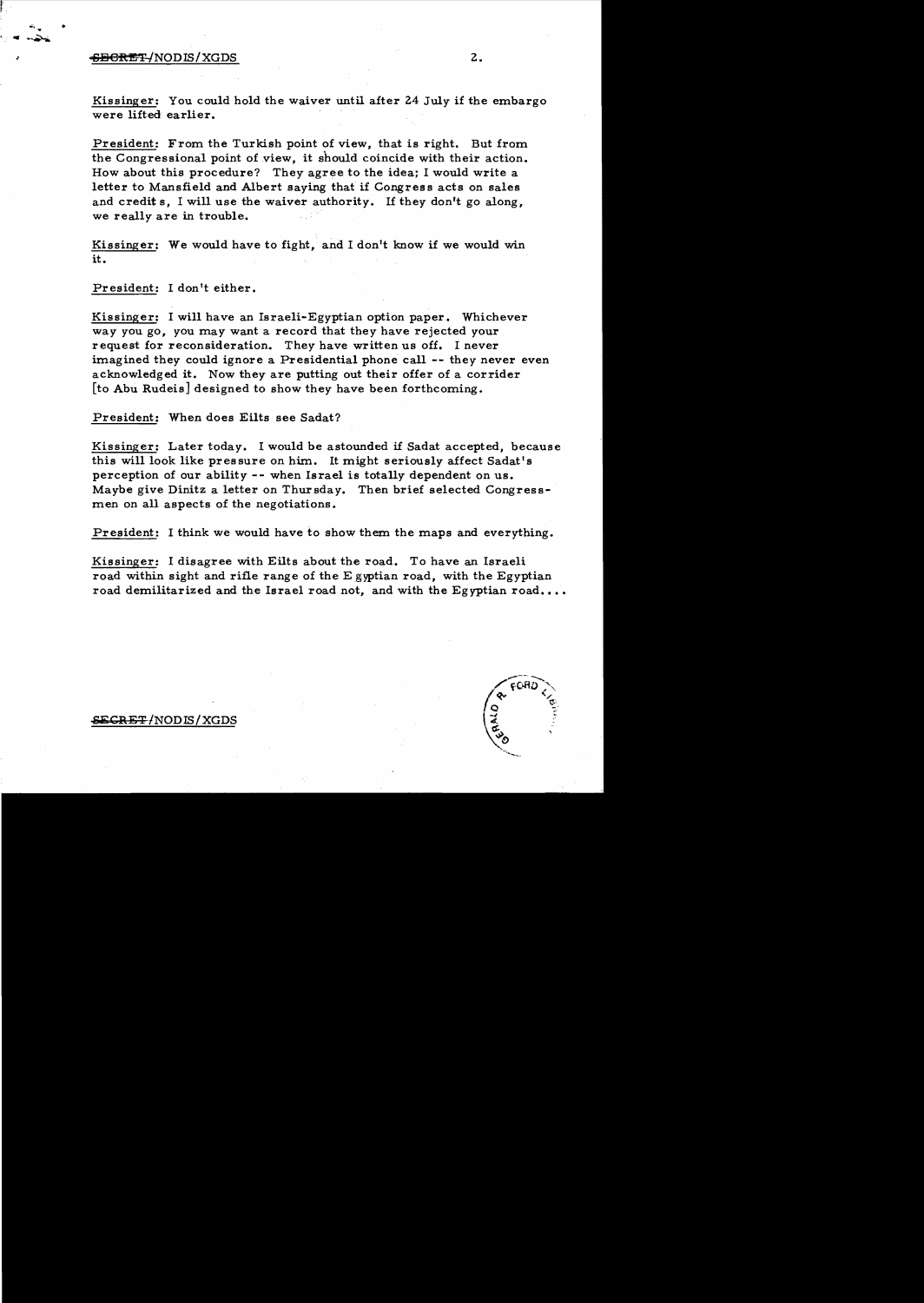Red Tags some the Lyon ...  $\sqrt{r}/K$  23  $\sim$  25 K (Discoursing Atlanta Spark). Reads from ME postion.)<br>P Nothing were good that with he interpreted badly by the . K forige by cloud of captain you will love a four most brance east of best jon. 4 Ou dang au de demand what I am doing is impted, 2 eval tabe my chance : - -K Thom are imageakable. Thom how won published thin concessions - making it even less likely that Salat will ages On your mot, of clerk Completion, they can any from heit and fishing you had concerned of their moutrie on prior concessions. That doesn't is not possible. We way get some of the things provided in for us can pertint in a July into, but it ricky To prelik it. P St my feeling that if are to get anything out of 24 July mity, can homete waive and they have ligt embargement Kaba K Zon could hold a crossin til optis LY Jury if a limbarge come betal being eachon. P From T part frais that is right. But from Cong point of ensure it should connicte afterna action. Homer about this procedure - if they again, book to of thought go along, we really in trankle. K We would have to fight & don't know of we would umin it,

**DECLASSIFIED** NSC MEMO, 11/24/98, STATE DEPT. GUIDELINES, 5tatele view 3/9/04 E.O. 12968, SEC. 3.5 BY  $M$